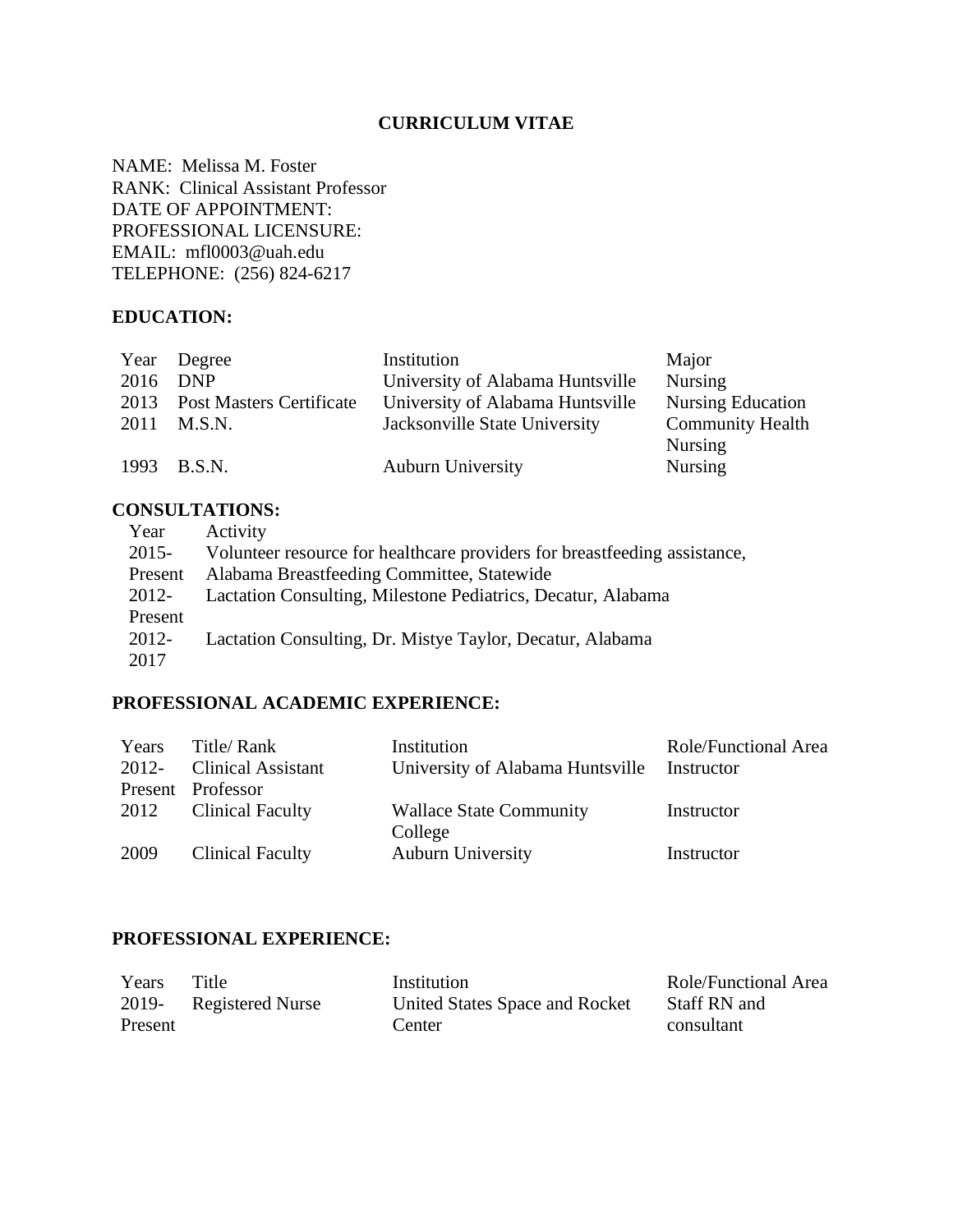### **SCHOLARSHIP:**

#### Publications:

#### *Refereed Journal Articles:*

*Year Citation*

- 2021 Foster, M., Lioce, L. & Adams, M.H. (2021). Telehealth in nursing education: A systematic review. Journal of Nursing Education 60(11):633-635. DOI: 10.3928/01484834-20210913-06
- 2018 Foster, M. & Barnby, E. (2018). Academic-community partnership educating children about weather related disaster preparedness. NASN School Nurse. https://doi.org/10.1177/1942602X17753066

#### *Media:*

| Year | <i>Citation</i>                                                  |
|------|------------------------------------------------------------------|
| 2019 | Local Huntsville television news - WAAY, WZDX. (March 13, 2019). |
| 2015 | Local Huntsville television news - WAFF, WHNT. (March 16, 2015). |

#### Presentations:

### *Refereed Paper/Podium Presentations:*

| Year | Citation                                                                                                                                                                                                                                                                                                                |
|------|-------------------------------------------------------------------------------------------------------------------------------------------------------------------------------------------------------------------------------------------------------------------------------------------------------------------------|
| 2020 | Foster, M., Adams, M., & Lioce, L. (2020, March 26-28). Conducting a<br>Systematic Review Using Telehealth in Nursing Education as an Exemplar<br>[Conference session]. Nursing Education Research Conference, Washington,<br>DC, United States https://issuu.com/stti/docs/nerc_2020_program<br>(Conference canceled). |
| 2018 | Foster, M. & Guerra, D., (2018, November). Disaster simulation: A method<br>to educate and evaluate disaster training for undergraduate students.<br>[Conference presentation]. SREB Council on Collegiate Education for<br>Nursing 2018, Atlanta, GA, United States.                                                   |
| 2018 | Foster, M. (2018, September). Sharing the disaster: Teaching basic disaster<br>management and care to undergraduate and graduate students. [Poster]<br>presentation]. NLN Education Summit 2018, Washington DC, United States.                                                                                          |
| 2018 | Foster, M. (2018, March 10). Leadership Opportunities in Women's Health<br>[Conference presentation]. 2018 Alabama Association of Nursing Students<br>Leadership Summit, Huntsville, AL, United States.                                                                                                                 |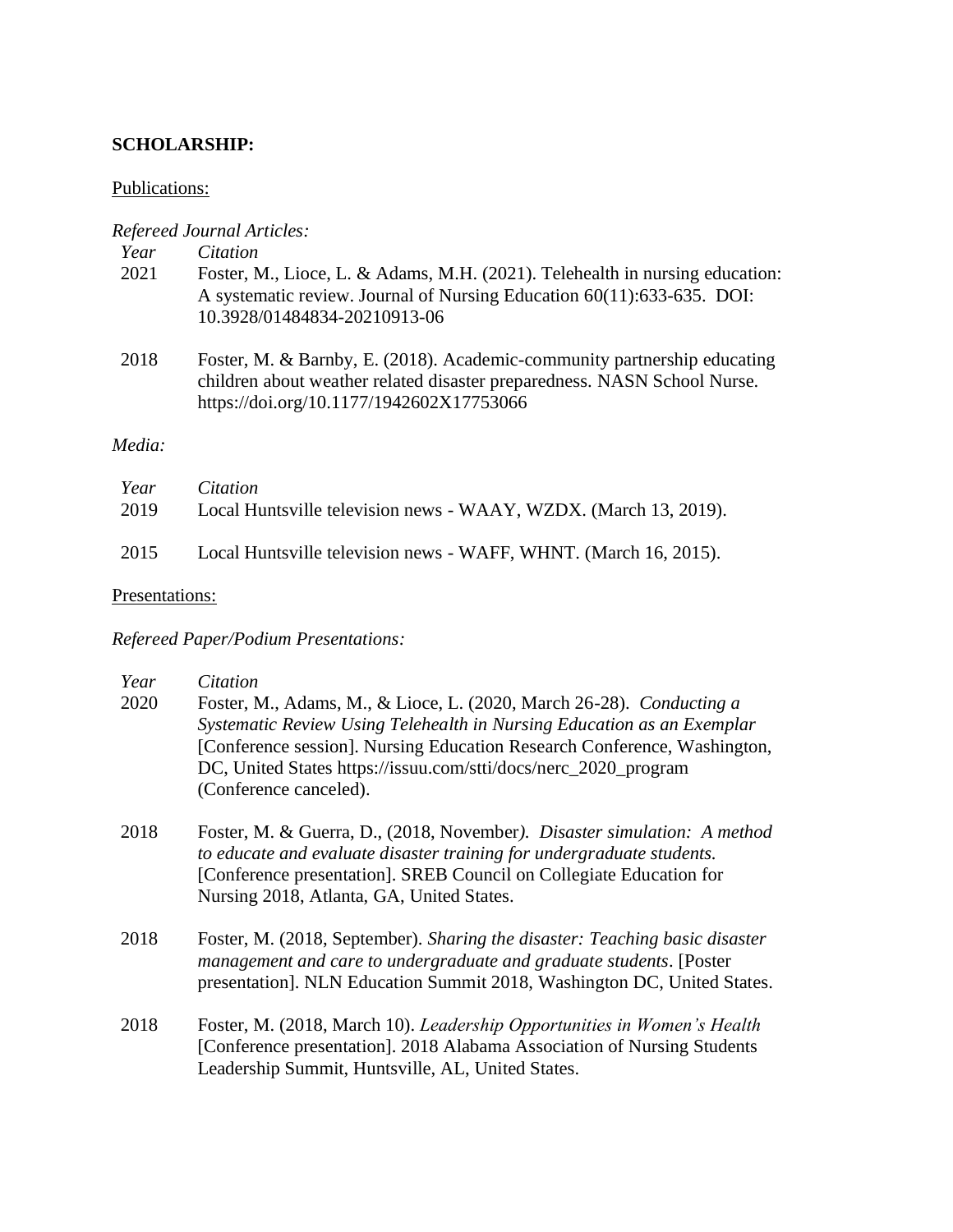| 2016 | Lonnergan, M.F. & Bacon, C.L. (2016, November 14), Community<br>engagement using pretend to decrease children's fears about hospitals and<br>health care [Poster presentation]. SREB Council on Collegiate Education for<br>Nursing 2016 Annual Conference, "Southern Regional Education Board,<br>Atlanta, GA, United States.                          |
|------|---------------------------------------------------------------------------------------------------------------------------------------------------------------------------------------------------------------------------------------------------------------------------------------------------------------------------------------------------------|
| 2016 | Lonnergan, M. F. (2016, September 2). Improving Adolescents Perceived<br>Self-Efficacy through Disaster Education [Poster presentation]. 2016<br>Conference for Community Engagement and Healthcare Improvement:<br>Social Justice, Health Equity, and Value-based Care, University of Texas<br>Health Sciences Center, San Antonio, TX, United States. |
| 2015 | Lonnergan, M. F. (2015, October 3). Involving vulnerable populations in<br>community disaster planning [Conference presentation]. Alabama Association<br>of Nursing Students Annual Convention, Orange Beach, AL, United States.                                                                                                                        |
| 2013 | Lonnergan, M. F. (2013, November 15). High Fidelity Simulators:<br>Information and Demonstration [Presenter]. Brewer High School, Health<br>Occupations Students of America, Huntsville, AL, United States.                                                                                                                                             |
| 2012 | Lonnergan, M. F. (2012, November 15). What is a Nurse? [Presenter].<br>Priceville Elementary School, Decatur, AL, United States.                                                                                                                                                                                                                        |
| 2012 | Lonnergan, M. F. (2012, September 21). What is a Nurse - and Other Careers<br>in Healthcare [Presenter]. Priceville High School, Decatur, AL, United States.                                                                                                                                                                                            |
| 2012 | Lonnergan, M. F. (2012, March 16). Breastfeeding Basics for the OB<br>Office[Presenter]. Parkway Women's Care, Decatur, AL, United States.                                                                                                                                                                                                              |
| 2011 | Lonnergan, M. F. (2011, September 1). Breastfeeding 101: Breastfeeding<br>Basics for Professionals [Presenter]. Parkway Medical Center, Decatur, AL,<br>United States.                                                                                                                                                                                  |
| 2011 | Lonnergan, M. F. (2011, April 19). Perinatal Bereavement and Care for the<br>Caregiver [Presenter]. Parkway Medical Center, Decatur, AL, United States.                                                                                                                                                                                                 |
| 2011 | Lonnergan, M. F. (2011, April 19). Perinatal Bereavement and Care for the<br>Caregiver [Presenter]. Parkway Medical Center, Decatur, AL, United States.                                                                                                                                                                                                 |

### *Refereed Poster Presentations:*

*Year Citation* 2020 Budd, W. & Foster, M. (2020, February). Symptomatic patients seeking diagnosis of an STI may receive an incorrect clean bill [Poster presentation]. 105th Meeting of the Southeastern Branch of the American Society for Microbiology, Huntsville, AL, United States.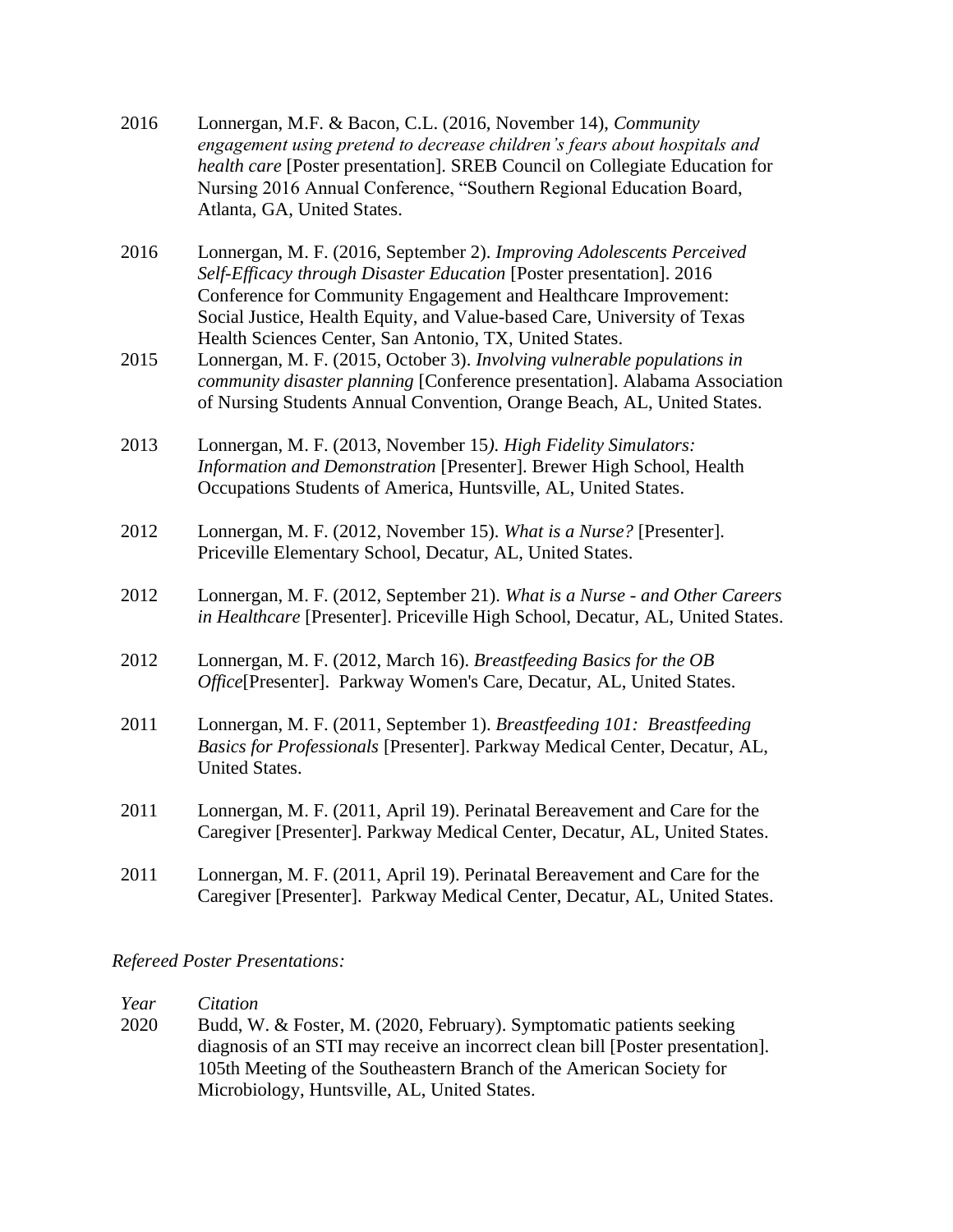# **SERVICE:**

# University:

| Year<br>2019-<br>2021 | Activity<br>Committee Member, Faculty Senate                                 |
|-----------------------|------------------------------------------------------------------------------|
| 2019-<br>2021         | Committee Member, Faculty Senate Governance & Senate Operations<br>Committee |
| 2014-<br>Present      | <b>Student Recruiter, UAH Student Recruitment</b>                            |
| 2012-<br>2015         | Committee Member, SIE Committee                                              |

# College:

| Year     | Activity                                                              |
|----------|-----------------------------------------------------------------------|
| 2020-    | <b>Collegiate Recovery Community Committee</b>                        |
| 2021     |                                                                       |
| 2020-    | Committee Member, Strategic Management Committee                      |
| Present  |                                                                       |
| 2020-    | Committee Member, Interprofessional Education Taskforce               |
| 2021     |                                                                       |
| 2018-    | Faculty Advisor, Undergraduate Pinning Committee                      |
| 2020     |                                                                       |
| $2017 -$ | Committee Chair, Faculty Affairs Committee                            |
| 2018     |                                                                       |
| $2015 -$ | Committee Member, Undergraduate Curriculum Committee                  |
| 2017     |                                                                       |
| $2015 -$ | Committee Chair, Undergraduate Curriculum Committee.                  |
| 2017     |                                                                       |
| 2014-    | Faculty Mentor, College of Nursing New Faculty Mentor.                |
| 2015     |                                                                       |
| 2014-    | Committee Member, Undergraduate Curriculum Taskforce.                 |
| 2015     |                                                                       |
| 2013-    | Committee Chair, Let's Pretend Hospital Committee                     |
| Present  |                                                                       |
| 2012-    | Committee Member, Simulation AdHoc Committee                          |
| 2017     |                                                                       |
| 2012-    | Committee Member, Undergraduate Readmission and Progression Committee |
| 2017     |                                                                       |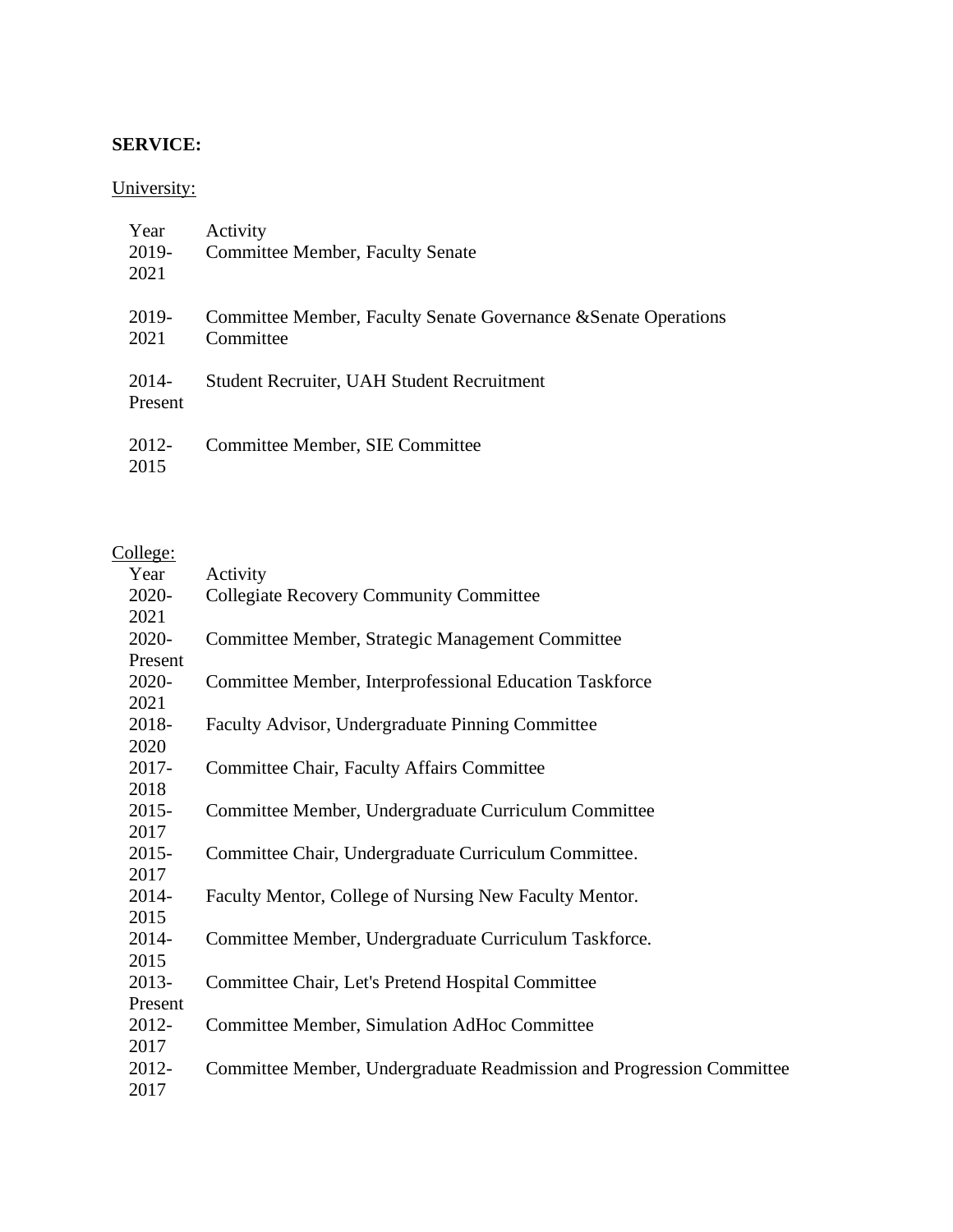| $2012 -$ | Committee Chair, Undergraduate Student Support Taskforce. |
|----------|-----------------------------------------------------------|
| 2014     |                                                           |

# Professional:

| Year<br>2019 | Activity<br>Institutional Review Board, Member and Secretary, Madison Core<br>Laboratories and Integrative Laboratory Solutions, Alabama |
|--------------|------------------------------------------------------------------------------------------------------------------------------------------|
| 2015-        | Volunteer IBCLC (International Board Certified Lactation Consultant),                                                                    |
| Present      | Alabama Breastfeeding Committee, Alabama                                                                                                 |

# Community:

| Year     | Activity                                                                  |
|----------|---------------------------------------------------------------------------|
| 2021     | Volunteer Covid19 Vaccination Nurse, Alabama Department of Public Health  |
| 2010-    | Bible School Teacher, Firefly Village at Decatur Baptist Church, Decatur, |
| 2015     | Alabama                                                                   |
| $2010-$  | Founder, Born Still Ministry and Support Group, Decatur, Alabama          |
| 2014     |                                                                           |
| $2010-$  | Guest Speaker, Parents and Children Together (PACT), Decatur, Alabama     |
| 2014     |                                                                           |
| $2011 -$ | Committee Member, Regional Perinatal Advisory Committee - Fetal and       |
| 2013     | Infant Mortality Review, Huntsville, Alabama                              |

### **CERTIFICATIONS:**

| Year          |                                                                                                                                                                |
|---------------|----------------------------------------------------------------------------------------------------------------------------------------------------------------|
| 2019-<br>2024 | Certified Nursing Educator, National League for Nursing. (October 2019-<br>October 2024).                                                                      |
|               |                                                                                                                                                                |
| 2020          | International Board Certified Lactation Consultant (IBCLC), International<br>Board of Lactation Consultant Examiners (IBLCE). (August 2000 - October<br>2020). |
| 1993-         | Registered Nurse, Alabama Board of Nursing.                                                                                                                    |
| 2014          |                                                                                                                                                                |
|               | IANARS AND AWARDS.                                                                                                                                             |

# **HONORS AND AWARDS:**

| Year<br>2015 | Graduate Dean's List, Graduate Faculty of UAH. (February 9, 2015).      |
|--------------|-------------------------------------------------------------------------|
| 2013         | Faculty Appreciation Award, UAH Student Government Association. (2013). |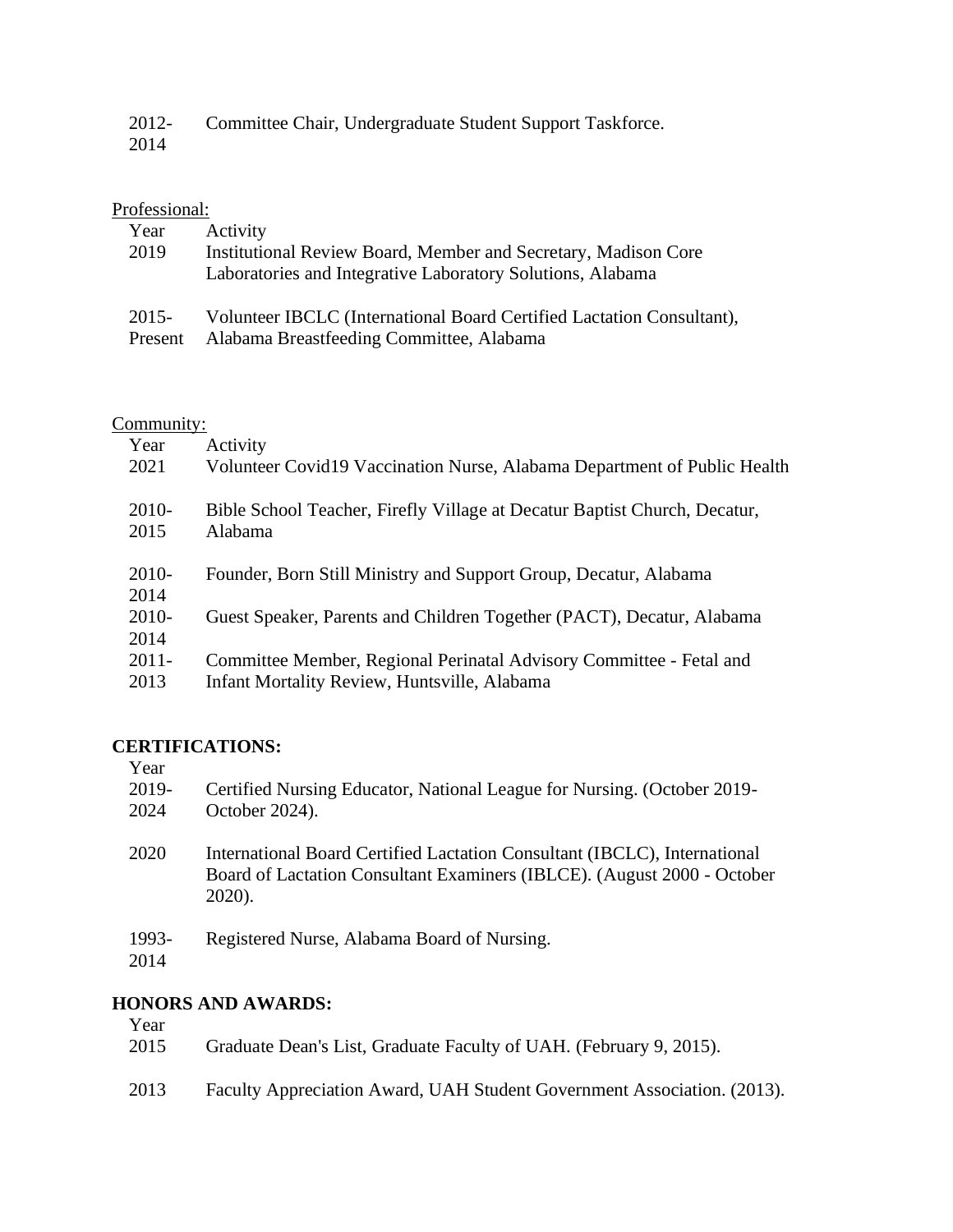2011 IBCLC Care Award, International Lactation Consultant Association and International Board of Lactation Consultant Examiners. (January 1, 2011).

#### **OTHER PROFESSIONAL ACTIVITIES:**

| Year     | Activity                                                      |
|----------|---------------------------------------------------------------|
| $2021 -$ | <b>Association of Camp Nursing</b>                            |
| Present  |                                                               |
| 2018-    | Membership Sigma Theta Tau                                    |
| 2020     |                                                               |
| $2014 -$ | Membership Association of Teachers of Maternal Child Health   |
| Present  |                                                               |
| 2014-    | Membership Association of Community Health Nursing Educators. |
| Presnt   |                                                               |
| 2010-    | Membership Alabama Lactation Consultant Association           |
| 2020     |                                                               |
| 2010-    | Membership United States Lactation Consultant Association     |
| 2020     |                                                               |
| 2000-    | Membership International Lactation Consultant Association     |
| 2020     |                                                               |

### **SPEECHES, WORKSHOPS, OR PROGRAMS DEVLEOPED:**

| Year | Activity             |
|------|----------------------|
| 2010 | Continuing Education |

- Program, "Breastfeeding  $101$  Breastfeeding basics for professionals," Parkway Medical Center, Decatur, Alabama, USA (October 2010).
- 2006 Continuing Education Program, "Adoptive Nursing," Parkway Medical Center, Decatur, Alabama, USA (September 2006).
- 2005 Continuing Education Program, "The Best of the Breast," Parkway Medical Center, Decatur, Alabama, USA (August 1, 2005).
- 2004 Continuing Education Program, "Tongue Tie in Newborns," Parkway Medical Center, Decatur, Alabama, USA (August 2004).
- 2002 Continuing Education Program, "Breastfeeding and Smoking," Parkway Medical Center, Decatur, Alabama, USA (February 2002).
- 2001 Continuing Education Program, "Breastfeeding Multiples," Parkway Medical Center, Decatur, Alabama, USA (March 2001).
- 2000 Continuing Education Program, "48 Hour Care Plan for Breastfeeding Management," Parkway Medical Center, Decatur, Alabama, USA (November 2000).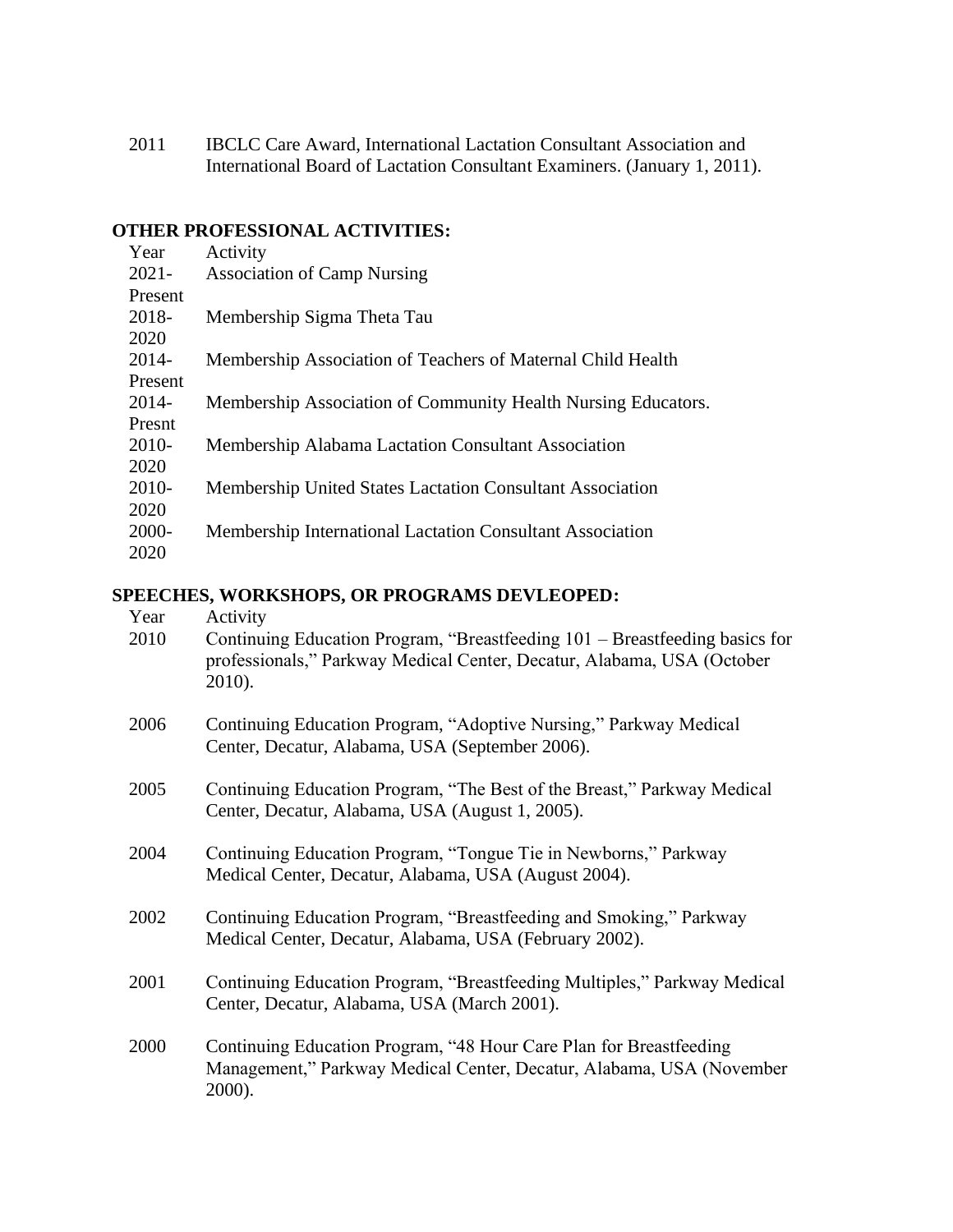# **CONTINUING EDUCATION:**

| Year<br>2021 | Activity<br>Friday Night in the ER Training, Huntsville, AL (February).                                                                 |
|--------------|-----------------------------------------------------------------------------------------------------------------------------------------|
| 2021         | UAH Workshop. Mental Health First Aid, Huntsville, AL (January).                                                                        |
| 2019         | Alabama Society of Addiction Medicine. 3rd Annual CME Conference &<br>Membership Meeting, Birmingham, AL. (November)                    |
| 2019         | University of Texas Health Science Center at San Antonio. 2019 Neonatal<br>Abstinence Syndrome Symposium, Fort Worth, TX. (August).     |
| 2019         | National League for Nursing (NLN). 2019 Facilitating the DNP Scholarly<br>Project, Washington DC. (August).                             |
| 2019         | Alabama Opioid Training Institute. Training for Healthcare Providers,<br>Alabama. (June).                                               |
| 2019         | CITI Research training, UAH online, (March – April).                                                                                    |
| 2019         | NLN Education Summit, Chicago, IL (November).                                                                                           |
| 2018         | The University of Alabama in Huntsville (UAH). Teaching and Learning<br>Workshop with Dr. Saundra McGuire, Huntsville, AL. (August).    |
| 2018         | UAH Workshop, Working with students on the spectrum, Huntsville, AL.<br>(August).                                                       |
| 2018         | Association of American Colleges of Nursing/Apple, Inc. Digital Innovations<br>Bootcamp, Austin, TX. (July).                            |
| 2018         | National League for Nursing (NLN) and Sigma Theta Tau International.<br>Nursing Education Research Conference, Washington, DC .(April). |
| 2017         | UAH Workshop. Certified Nurse Educator Review Workshop, Huntsville,<br>Alabama. (May).                                                  |
| 2017         | UAH Workshop. Online Course Development: Utilizing best practices to<br>drive student success, Huntsville, Alabama, USA. (May).         |
| 2017         | UAH Workshop. Multicultural Awareness & Competencies, Huntsville,<br>Alabama, USA. (August).                                            |
| 2017         | NLN Workshop. NLN Writing Retreat, Washington, DC. (November).                                                                          |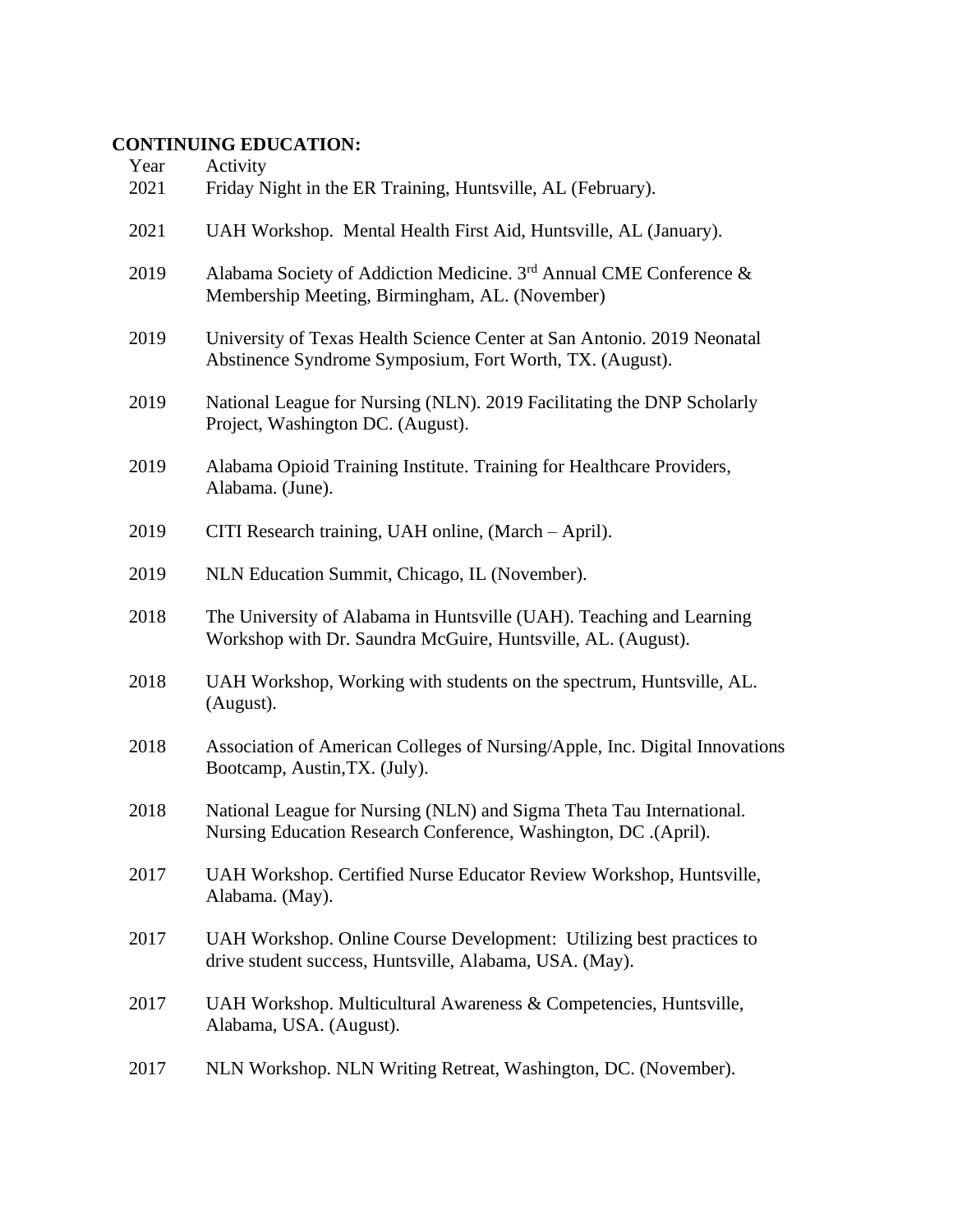| 2016 | University of Texas Health Sciences Center Conference Attendance. 2016<br>Conference for Community Engagement and Healthcare Improvement:<br>Social Justice, Health Equity, and Value-based Care, , San Antonio, Texas,<br>US. (September). |
|------|---------------------------------------------------------------------------------------------------------------------------------------------------------------------------------------------------------------------------------------------|
| 2016 | UAH Workshop. Concept Based Curriculum, Huntsville, Alabama, USA.<br>(August).                                                                                                                                                              |
| 2015 | Workshop, "Nursing Concepts Online," Evolve/Elsevier, Huntsville,<br>Alabama, USA. (September 22, 2015 - September 23, 2015).                                                                                                               |
| 2015 | Conference Attendance, "Disaster Preparedness for Hospitals and Healthcare<br>Organizations within the Community Infrastructure (MGT 341)," Huntsville<br>Hospital, Huntsville, Alabama, USA. (June 22, 2015 - June 23, 2015).              |
| 2015 | Self-Study Program, "Integrated Technology into Nursing Education<br>Practice," University of South Florida College of Nursing, Tampa, Florida,<br>US. (March 16, 2015 - June 15, 2015).                                                    |
| 2015 | Student in Integrated Technology into Nursing Education and Practice<br>(ITNEP), University of South Florida, Tampa, FL, USA. (March 16, 2015 -<br>June 1, 2015).                                                                           |
| 2014 | Self-Study Program, "Nurses on the Front Line: Preparing for and<br>Responding to Emergencies and Disasters," George Washington University<br>School of Nursing, Washington, DC, United States. (September 8, 2014).                        |
| 2014 | Self-Study Program, "An Introduction to Exercises," FEMA, Emergency<br>Management Institute, Emmitsburg, MD, United States. (August 26, 2014).                                                                                              |
| 2014 | Conference Attendance, "DNP Intensive," University of Alabama,<br>Tuscaloosa, Alabama, United States. (March 5, 2014 - March 7, 2014).                                                                                                      |
| 2013 | Self-Study Program, "Introduction to the Incident Command System ICS-100<br>for Higher Education," FEMA, Emergency Management Institute,<br>Emmitsburg, MD, United States. (September 12, 2013).                                            |
| 2013 | Conference Attendance, "Scholars Institute," UA System, Huntsville, AL,<br>United States. (May 22, 2013 - May 23, 2013).                                                                                                                    |
| 2011 | Self-Study Program, "ICS for Single Resources and Initial Action Incident,<br>ICS-200," FEMA, Emergency Management Institute, Emmitsburg, MD,<br>United States. (June 4, 2011).                                                             |